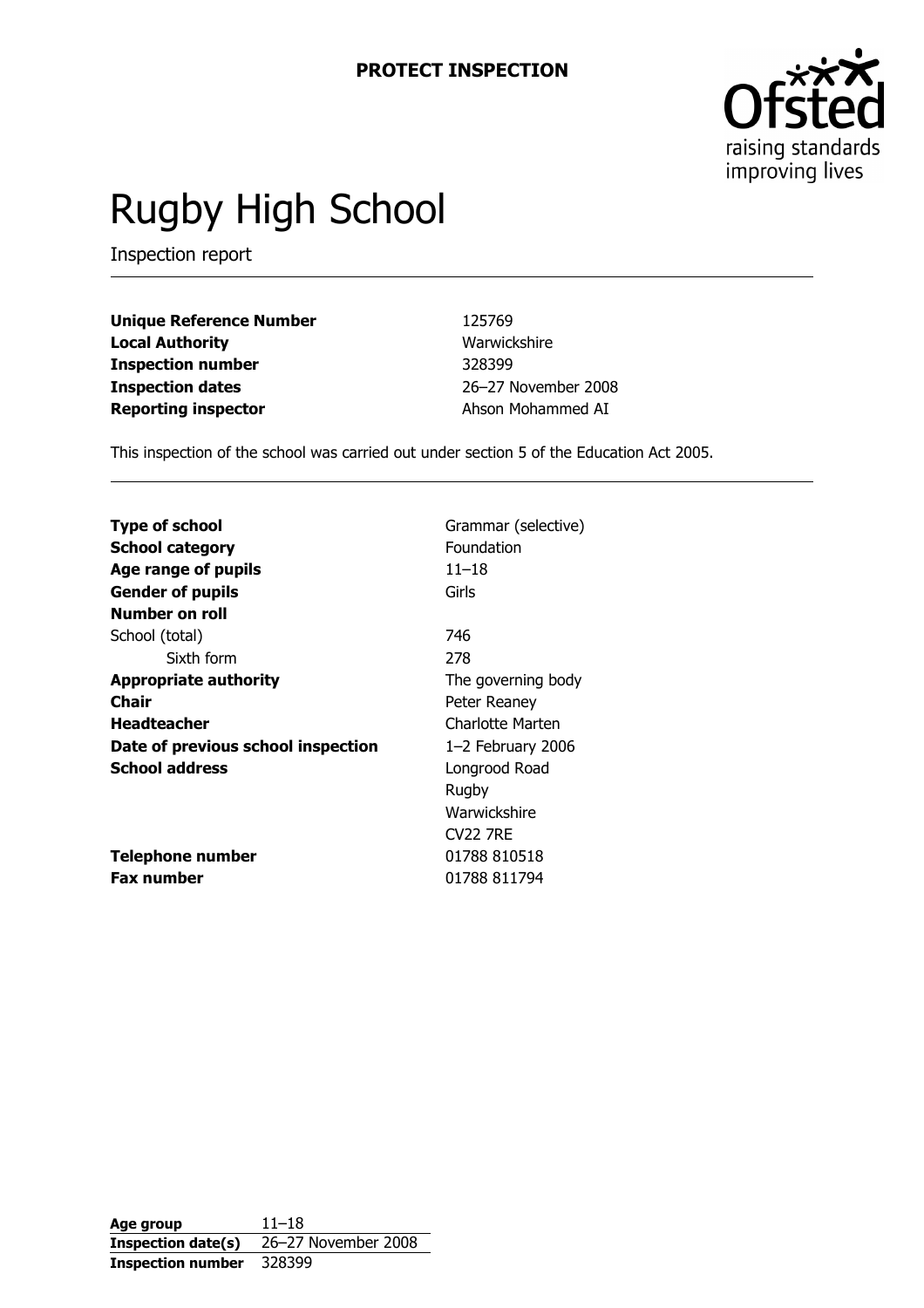© Crown copyright 2008

### Website: www.ofsted.gov.uk

This document may be reproduced in whole or in part for non-commercial educational purposes, provided that the information quoted is reproduced without adaptation and the source and date of publication are stated.

Further copies of this report are obtainable from the school. Under the Education Act 2005, the school must provide a copy of this report free of charge to certain categories of people. A charge not exceeding the full cost of reproduction may be made for any other copies supplied.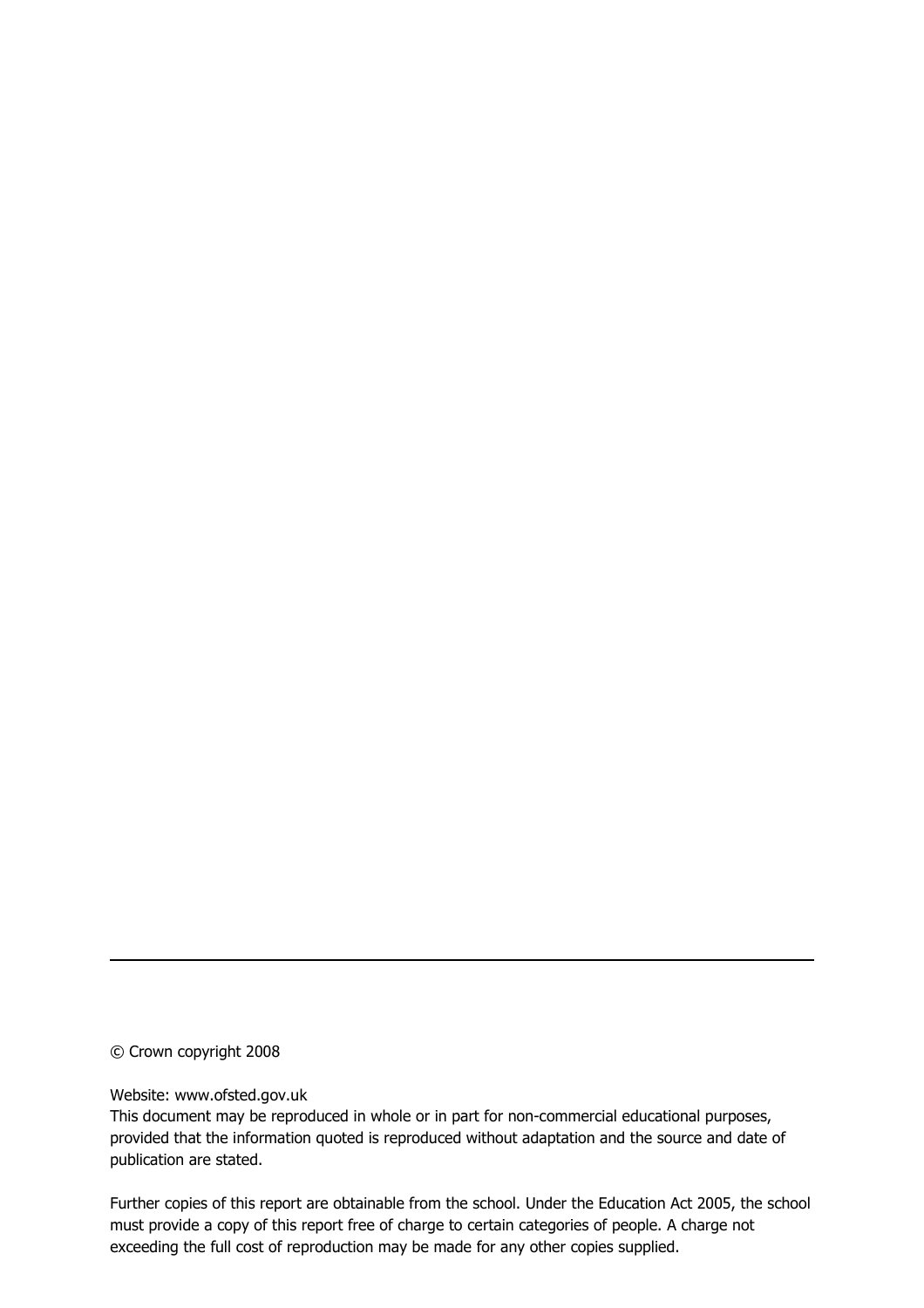# Introduction

The inspection was carried out by four Additional Inspectors.

## Description of the school

Rugby High is an oversubscribed school. The vast majority of students are of White British heritage. Around 12% of the students are from minority ethnic backgrounds, which is lower than the national average. The proportions of students who have learning difficulties and/or disabilities or who are eligible for free school meals are both well below national averages. The school was awarded specialist status in science in 2004 and gained a second specialism in 2008 as a language college.

### Key for inspection grades

| Grade 1 | Outstanding  |
|---------|--------------|
| Grade 2 | Good         |
| Grade 3 | Satisfactory |
| Grade 4 | Inadequate   |
|         |              |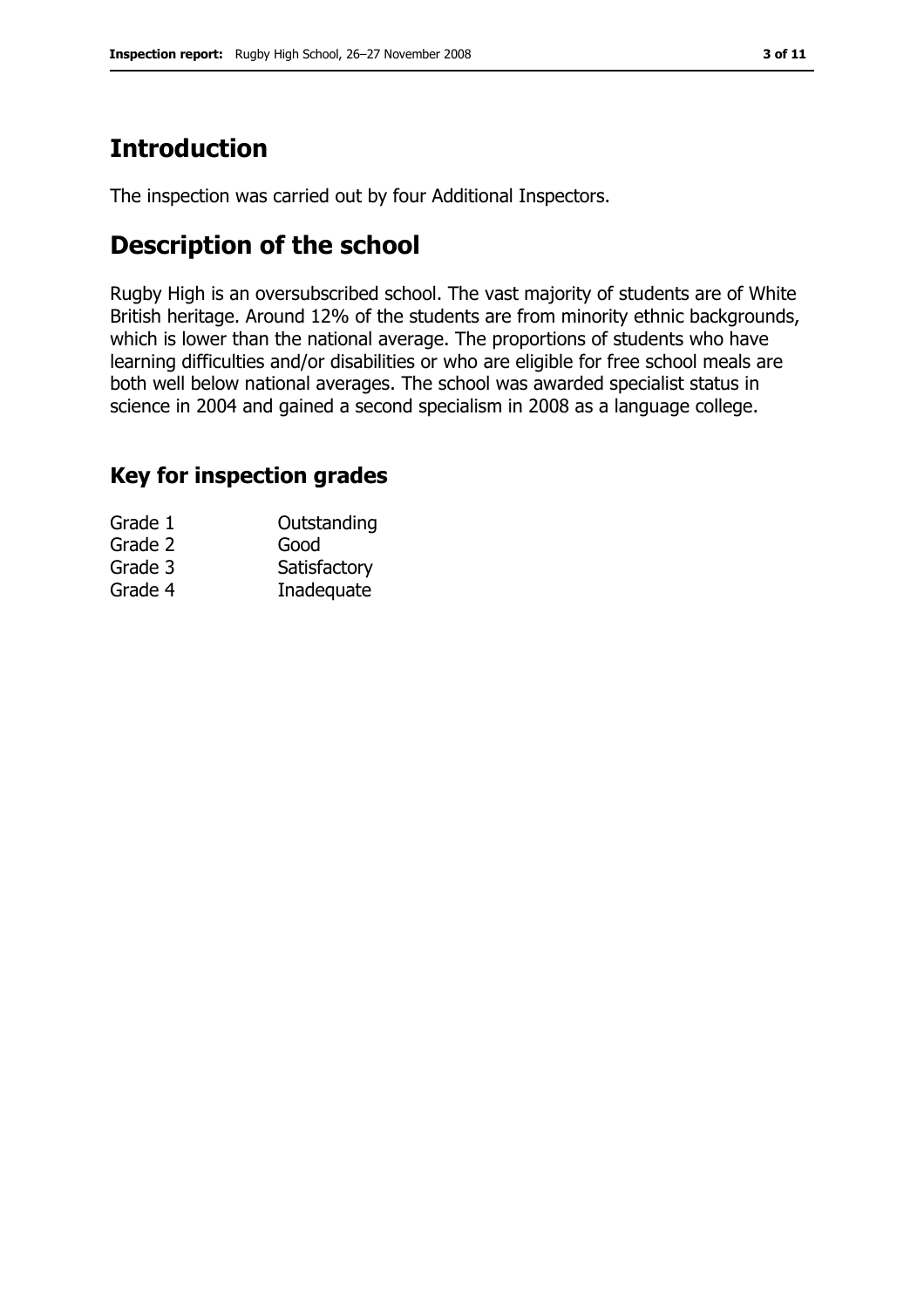## Overall effectiveness of the school Grade: 1

Rugby High School is a high performing specialist school that provides an excellent education. The students' attainment at the end of Key Stage 4 is consistently in the top 5% of schools nationally. The standards reached in the sixth form are well above average. Students develop into confident, articulate and mature young people because of the many and varied opportunities they are given to learn and contribute both to their school and the local community. Their behaviour is exemplary. Attendance is excellent. Relationships between the different groups of students are harmonious. An overwhelming majority of parents agree with our judgements in this report. 'Rugby High is an outstanding school,' was one of the many glowing endorsements.

Students enter the school with high levels of ability. They continue to make very good progress and attain high standards as they progress through the school. This is because they are taught very well, and consequently they are very well motivated to learn. Overall, the quality of teaching and learning is outstanding. The school's specialist status in science has raised the profile of this subject so that a significant proportion of students now study science at advanced level. The curriculum is reviewed constantly to ensure that it meets students' needs and interests. Students are prepared very well for the next stage of their education and the future world of work.

Leadership and management, including that of the sixth form, are outstanding. The experienced and efficient leadership team share a common focus. Self-evaluation and improvement planning are embedded well into the culture of the school and are underpinned by a strong drive to raise standards even further. Systems for assessing and tracking pupils' progress are in place and being developed. However, the school does not yet analyse outcomes sufficiently regularly to ascertain fully how different groups are doing during the year. Staff development needs are well met and this is reflected in the high quality of teaching and learning in lessons.

The school is not complacent about its success. It provides excellent value for money and has an outstanding capacity to continue to improve.

### **Effectiveness of the sixth form Community Community Community** Grade: 1

Standards are high and students make outstanding progress across a wide range of advanced level courses in this popular sixth form. In 2008, more students in Year 13 attained the top A and B grades than ever before. Overall, teaching is outstanding. Students are given considerable responsibility for their own learning while also being encouraged to collaborate with each other. They thrive on this approach, and in an atmosphere where learning is taken seriously and is coupled with enjoyment. In the few lessons that do not offer the stimulation to generate the very best achievement, girls still do well. When new students begin their courses in Year 12, they respond well to the high expectations. They soon know what they need to do to improve because they receive outstanding personal and academic guidance. Challenging targets are set. This foundation year sets them in good stead for their studies in Year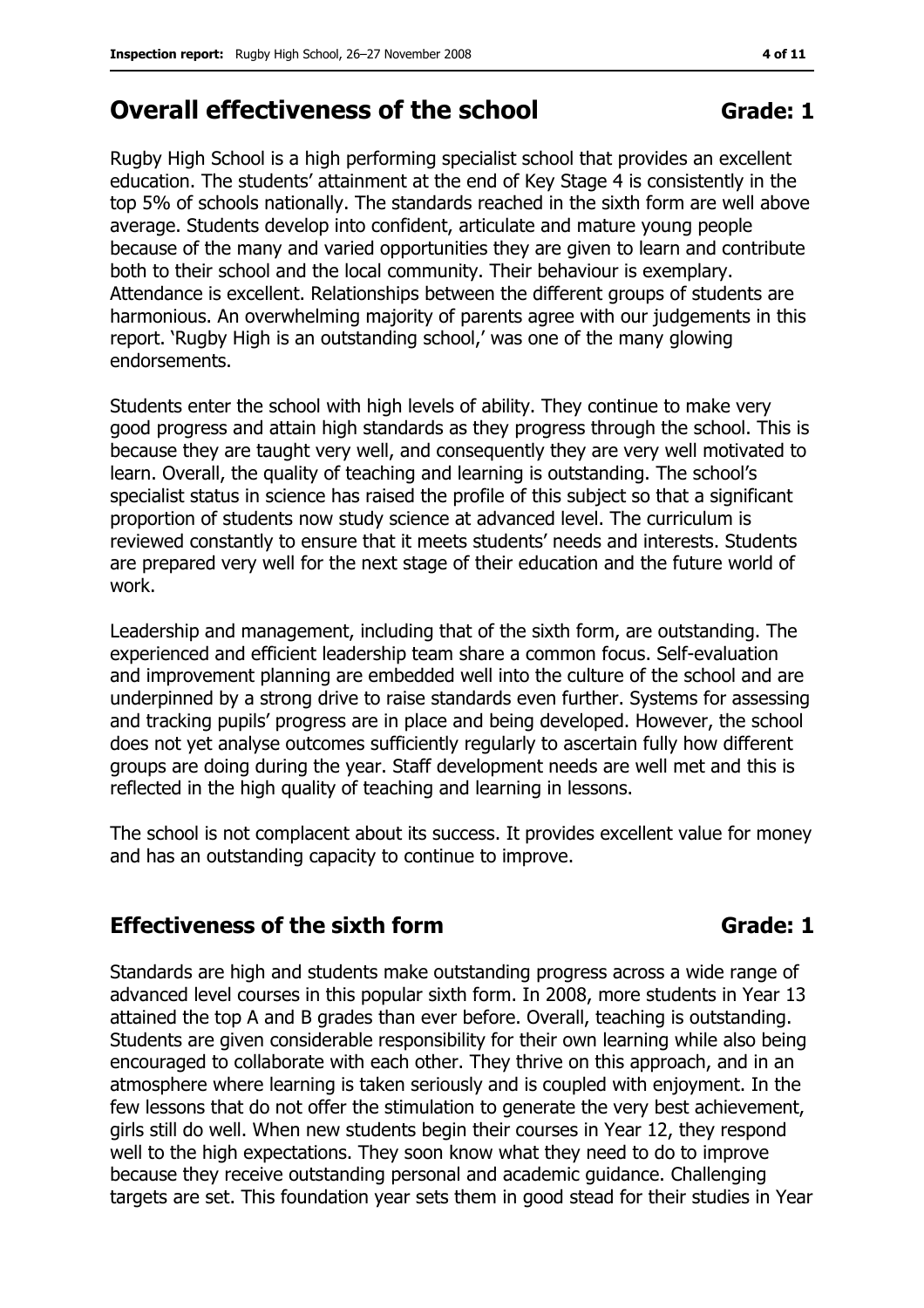13. Arrangements to help students settle into the sixth form are very good, and so is the collaboration with the local boys' grammar school in providing a wide range of options and courses. The outstanding range of school-based extra-curricular activities, together with extensive trips both at home and abroad, is a strong feature. Sixth form students are an integral part of the school and embrace enthusiastically the many extended curricular and leadership responsibilities offered to them. This contributes to their outstanding personal development and well-being and excellent relationships between students and staff. Students appreciate being treated as sensible, young adults and respond accordingly.

### What the school should do to improve further

■ Ensure all members of staff make good use of assessment information to review and adjust students' targets throughout the year.

### Achievement and standards and standards and Grade: 1

Standards are well above average and progress is outstanding. Students leave the school having attained high grades at GCSE and A level. Some perform exceptionally well; for example, in 2008, six students achieved at least 10 A\* subjects in GCSE and one student ranked in the top five nationally in two subjects. Standards in science are consistently high year on year, and reflect the impact of the school's specialist status. Due to its high performance, the school was awarded a second specialism for languages in April 2008.

Students are selected on their prior attainment. Standards on entry in Year 7 are well above the national average. Predictions from these entry standards reveal the potential for excellent results in Year 9. This potential is realised at the end of Key Stage 3, where standards are well above the national average. There are no significant differences across the core subjects of English, mathematics and science, and the achievement and progress of different groups of students are broadly similar.

Throughout the school, where students are asked to prepare oral and written contributions for lessons, they demonstrate exceptional skills in engaging in highlevel debate and investigation.

### Personal development and well-being France: 1

Students' behaviour around the school and in lessons is exemplary. Their positive and respectful attitudes to their peers and to adults contribute greatly to their school experience. Attendance is consistently high and they enjoy school immensely. They themselves say they 'really enjoy learning' and that the school has an 'encouraging atmosphere and is really friendly'. Their spiritual, moral, social and cultural development is outstanding.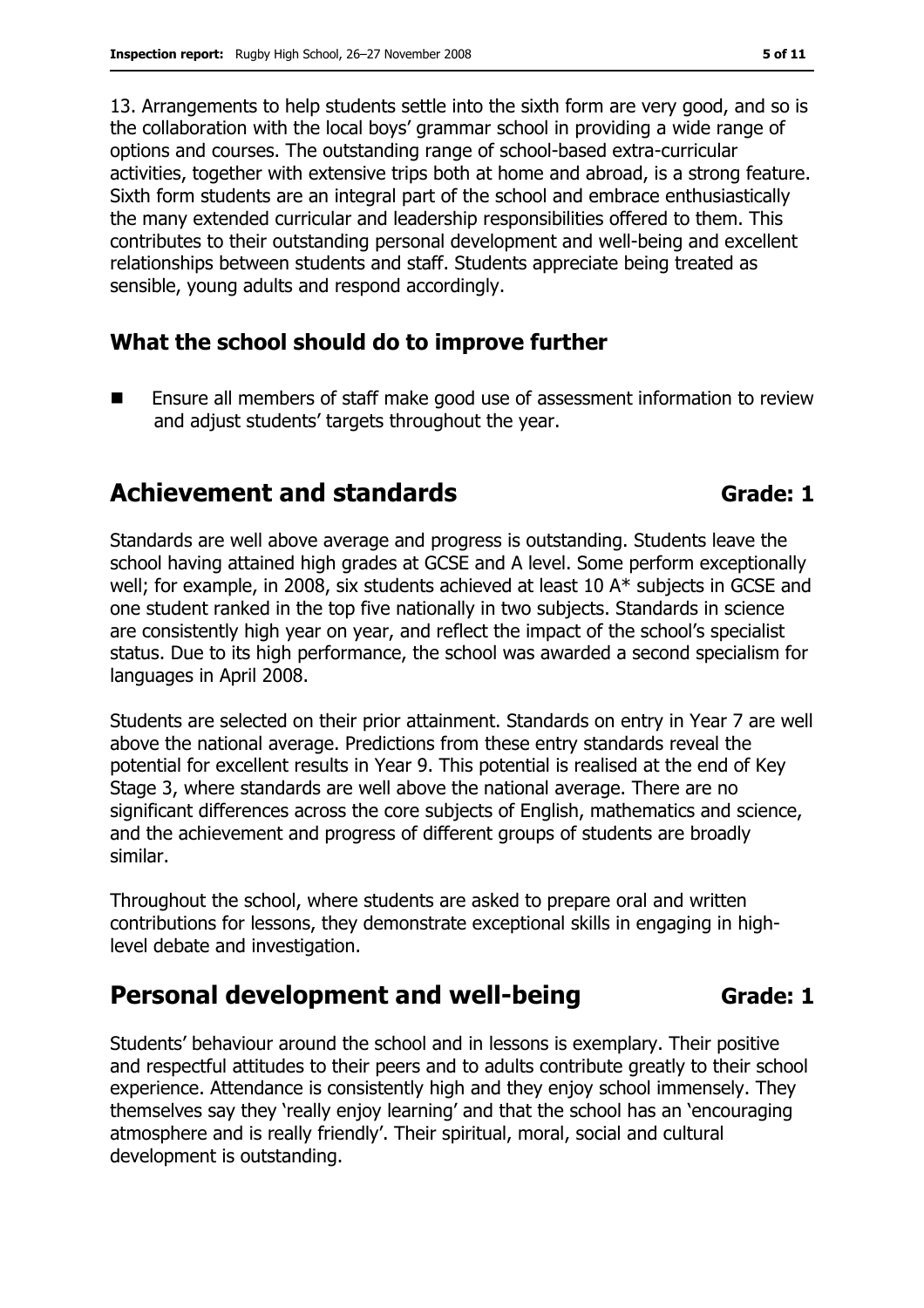Students are very well supported academically and pastorally. They feel safe in school, and are aware of issues such as using the internet safely. They are also acutely aware of the importance of adopting a healthy lifestyle and taking physical exercise. They make positive contributions to the school and local community in numerous ways. Each form take responsibility for two stands at the annual Christmas Fayre, which raises money for charity. Students are also good at helping each other and responding to individual students' needs. For example, additional support for younger students is available via 'Offload', which is a peer counselling service run by students in Year 12 and Year 13. The skills that contribute to their future economic well-being are very well developed. They demonstrate quiet confidence, which sets them in very good stead for the next stage of their education and the future world of work.

# Quality of provision

### Teaching and learning Grade: 1

The quality of teaching and learning is a clear strength of the school and contributes significantly to students' outstanding progress. Good planning, with relevant objectives and clear outcomes, helps to ensure that students know the purpose of each lesson and what the expectations are. In most lessons, enthusiastic teachers who possess good subject knowledge engage students fully with relevant activities, which are delivered at a brisk pace. Knowledge and understanding are therefore acquired quickly. Many students demonstrate an exceptional ability to articulate strong balanced arguments in response to high quality questioning skills by their teachers. In the small minority of lessons where students are not sufficiently involved in their learning or where the teacher talking dominates the lesson, progress – especially that of higher attaining pupils – is less evident.

Teachers make good use of the school's periodic assessment information to set challenging learning goals and to monitor students' progress. However, details from ongoing assessments are not available regularly enough to refine targets during the year. Nevertheless, students say that they are confident in knowing how they can improve their work in order to achieve their targets.

### Curriculum and other activities Curriculum and other activities

Students enjoy the challenge of an outstanding curriculum that caters for the needs, interests and abilities of all learners. It offers a full range of subjects with an academic focus, and has an important impact on students' high achievement. In keeping with the school's science specialist status, all students have the opportunity to study separate sciences. Recently, its achievement of specialist language status also has ensured that up to three languages may be studied at Key Stage 3, and a compulsory language is studied at Key Stage 4. The curriculum is inclusive and the particular needs of those with learning difficulties and/or disabilities are a clear focus of planned provision. A strong emphasis is placed on personalising the curriculum for individual students who need additional support.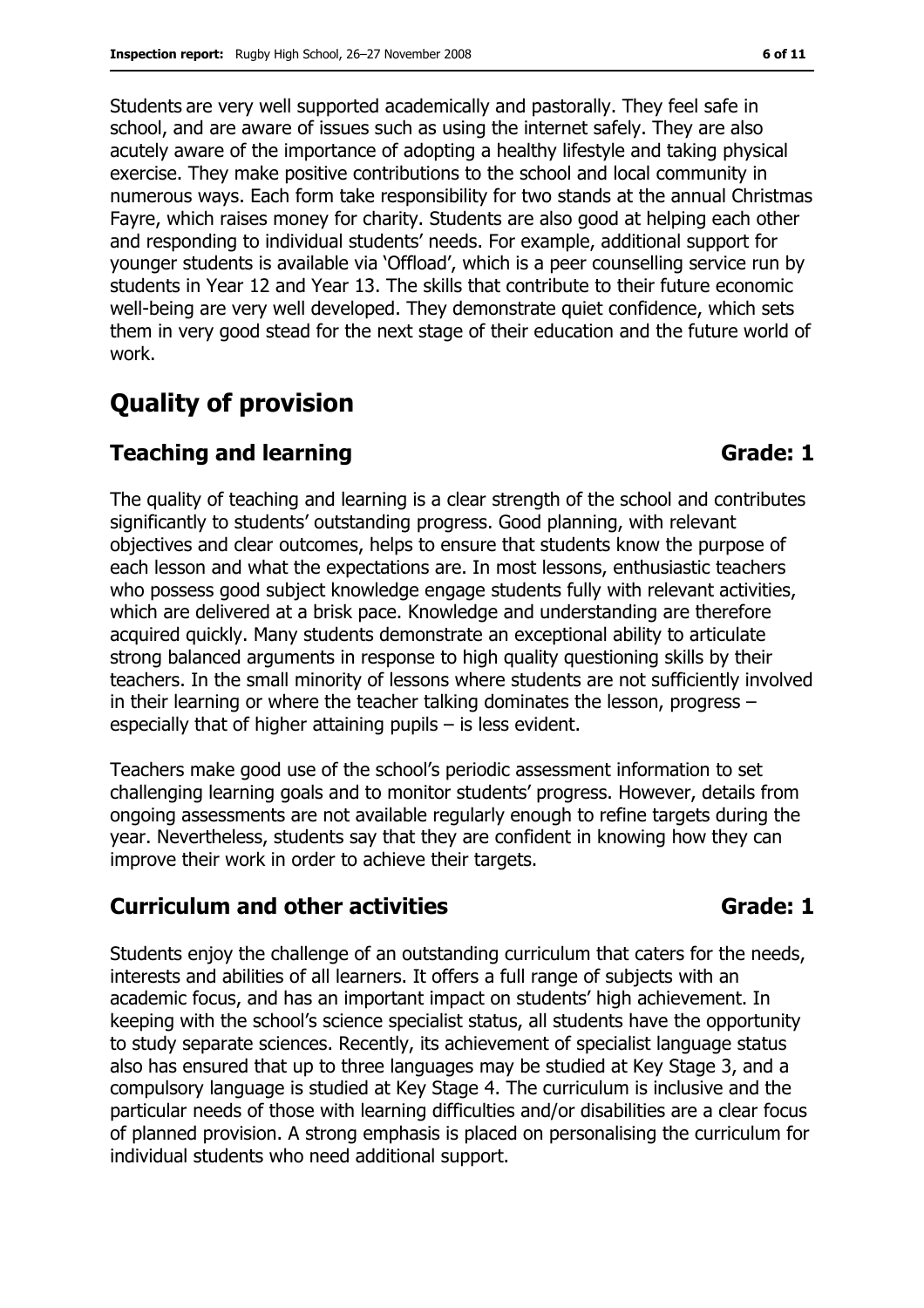All around the school there are excellent examples of students' work and displays are of a high quality. These contribute significantly to students' enjoyment and sense of purpose.

### Care, guidance and support Grade: 1

Personalised learning is a strong feature of provision. Students receive excellent academic guidance and support. The quality of marking is consistently high, with teachers usually making it clear what the 'next steps' should be. Students who are struggling with their learning are identified early so that individualised support and counselling (including outside agencies where necessary) can be targeted to meet their needs and re-engage them with learning. Good strategies are in place to maintain high levels of attendance, including calling home on the first day of absence. The personal, social and health education programme is a particular strength of the school. It is very effective in encouraging the development of personal, learning and thinking skills, and the development of the emotional aspects of learning.

### Leadership and management Grade: 1

The school is exceptionally well led and managed. The leadership team provides clear direction and vision for the school. Management is highly effective. The leadership team is united in a common purpose to raise students' achievement further. The school has made good improvement since the last inspection, most notably in addressing the monitoring of students' progress. The school's commitment to ensuring that all students have opportunities to encounter other communities and cultures is evident around the school. The achievements of the great majority of students by the time they leave school are a result of the drive and determination provided by senior leaders and governors. The school's self-evaluation is rigorous, detailed and accurate and identifies clearly the areas for further development. When an area is identified for improvement, it is addressed promptly and effectively. For example, the school is aware that better use could be made of assessment information to set targets and raise the performance of higher attaining students further, and is reviewing its procedures. Monitoring systems are in place and there are good levels of consistency in subject leadership. Leaders know where the strengths and areas for development lie because the school operates a rigorous programme for monitoring teaching and learning. A well-planned professional development programme of performance reviews and of the school's self-evaluation, based upon the outcomes of this monitoring, is available for all staff. Governance is very good. Governors are actively involved in the school and hold the senior team to account. They achieve the right balance between challenge and support.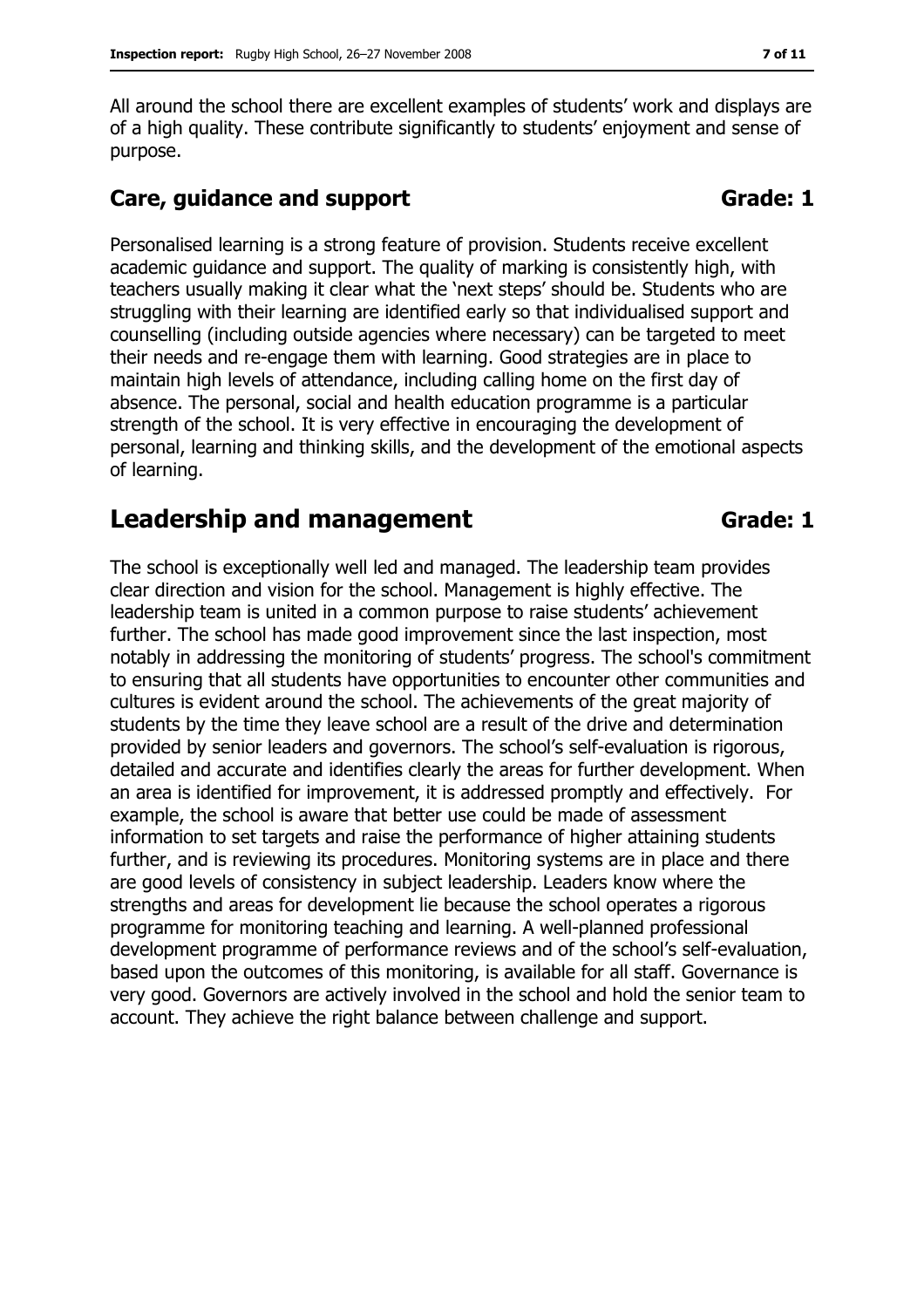Any complaints about the inspection or the report should be made following the procedures set out in the guidance 'Complaining about inspections', which is available from Ofsted's website: www.ofsted.gov.uk.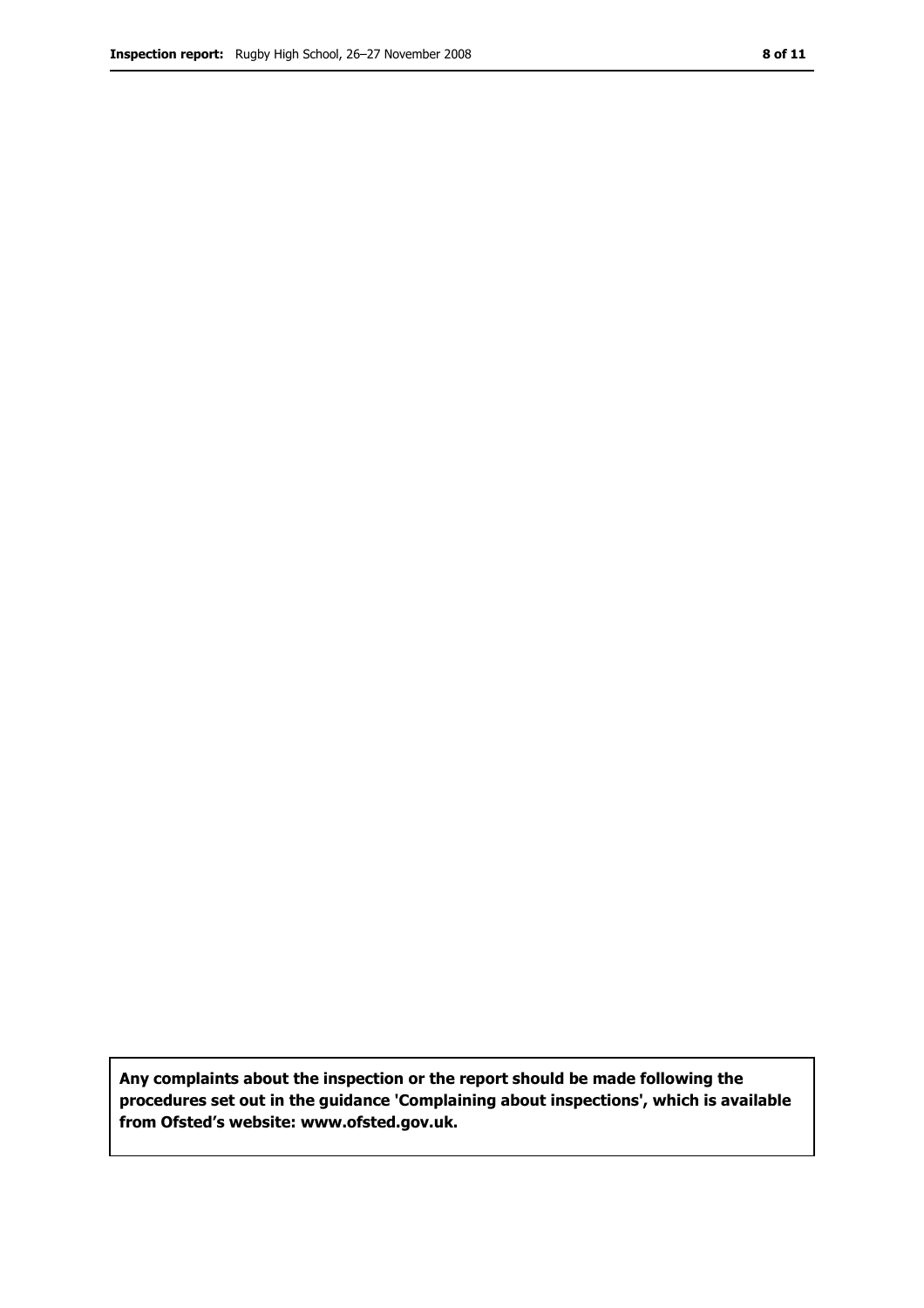# Inspection judgements

| Key to judgements: grade 1 is outstanding, grade 2 good, grade 3<br>satisfactory, and grade 4 inadequate. | <b>School</b><br><b>Overall</b> | $16 - 19$ |  |
|-----------------------------------------------------------------------------------------------------------|---------------------------------|-----------|--|
|-----------------------------------------------------------------------------------------------------------|---------------------------------|-----------|--|

### Overall effectiveness

| How effective, efficient and inclusive is the provision of education,<br>integrated care and any extended services in meeting the needs of<br>learners? |     |     |
|---------------------------------------------------------------------------------------------------------------------------------------------------------|-----|-----|
| Effective steps have been taken to promote improvement since the<br>last inspection                                                                     | Yes | Yes |
| How well does the school work in partnership with others to promote<br>learners' well-being?                                                            |     |     |
| The capacity to make any necessary improvements                                                                                                         |     |     |

### Achievement and standards

| How well do learners achieve?                                                  |  |
|--------------------------------------------------------------------------------|--|
| The standards $1$ reached by learners                                          |  |
| How well learners make progress, taking account of any significant variations  |  |
| between groups of learners                                                     |  |
| How well learners with learning difficulties and/or disabilities make progress |  |

### Personal development and well-being

| How good are the overall personal development and well-being of the<br>learners?                                 |  |  |
|------------------------------------------------------------------------------------------------------------------|--|--|
| The extent of learners' spiritual, moral, social and cultural development                                        |  |  |
| The extent to which learners adopt healthy lifestyles                                                            |  |  |
| The extent to which learners adopt safe practices                                                                |  |  |
| How well learners enjoy their education                                                                          |  |  |
| The attendance of learners                                                                                       |  |  |
| The behaviour of learners                                                                                        |  |  |
| The extent to which learners make a positive contribution to the community                                       |  |  |
| How well learners develop workplace and other skills that will contribute to<br>their future economic well-being |  |  |

### Annex A

 1 Grade 1 - Exceptionally and consistently high; Grade 2 - Generally above average with none significantly below average; Grade 3 - Broadly average to below average; Grade 4 - Exceptionally low.

All white boxes must be completed. The grey boxes are used wherever the inspection team has sufficient evidence to come to a secure judgement.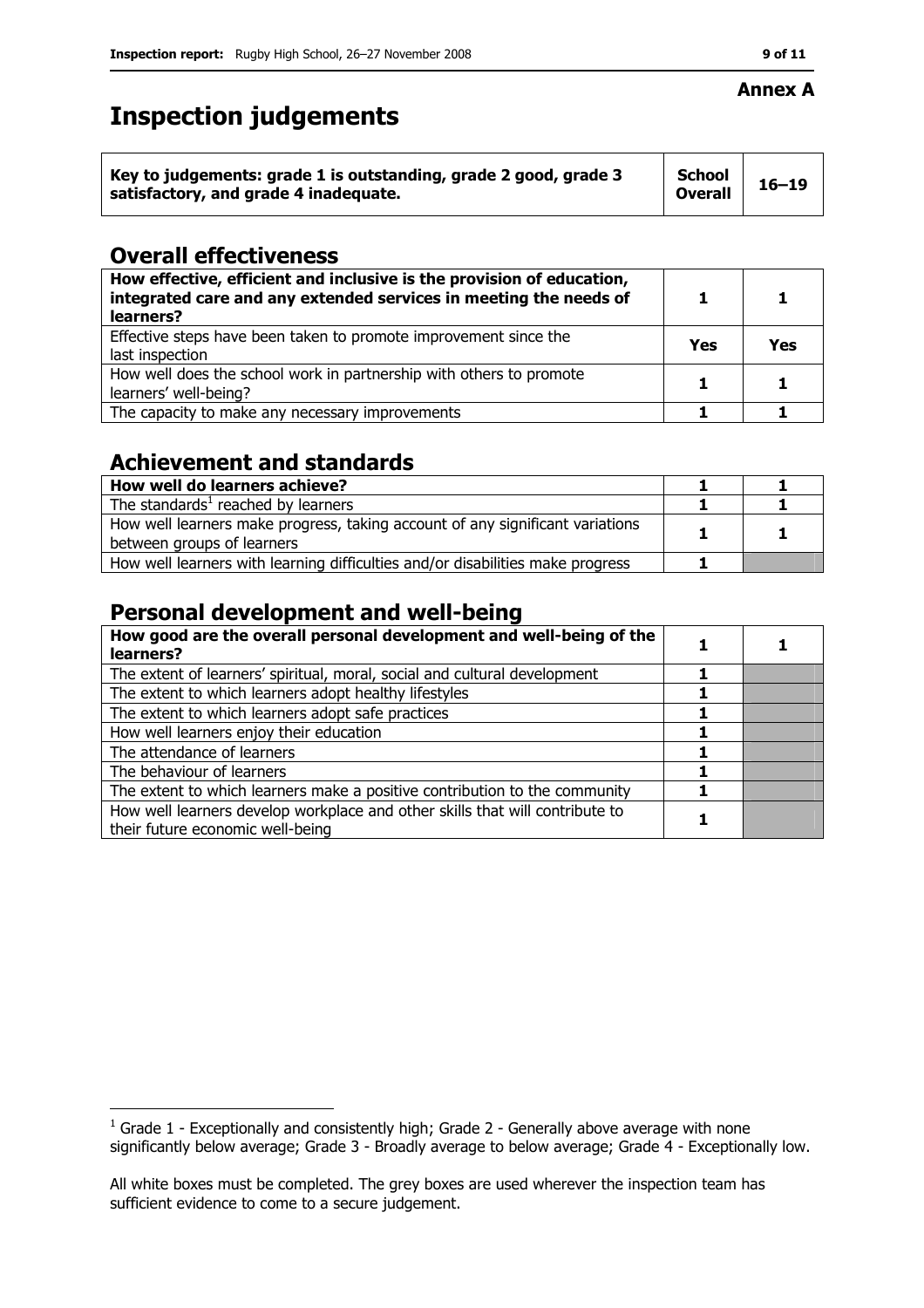## The quality of provision

| How effective are teaching and learning in meeting the full range of<br>learners' needs?              |  |
|-------------------------------------------------------------------------------------------------------|--|
| How well do the curriculum and other activities meet the range of<br>needs and interests of learners? |  |
| How well are learners cared for, guided and supported?                                                |  |

# Leadership and management

| How effective are leadership and management in raising<br>achievement and supporting all learners?                                              |           |     |
|-------------------------------------------------------------------------------------------------------------------------------------------------|-----------|-----|
| How effectively leaders and managers at all levels set clear direction leading<br>to improvement and promote high quality of care and education |           |     |
| How effectively leaders and managers use challenging targets to raise<br>standards                                                              | 2         |     |
| The effectiveness of the school's self-evaluation                                                                                               |           |     |
| How well equality of opportunity is promoted and discrimination eliminated                                                                      |           |     |
| How well does the school contribute to community cohesion?                                                                                      |           |     |
| How effectively and efficiently resources, including staff, are deployed to<br>achieve value for money                                          |           |     |
| The extent to which governors and other supervisory boards discharge their<br>responsibilities                                                  |           |     |
| Do procedures for safeguarding learners meet current government<br>requirements?                                                                | Yes       | Yes |
| Does this school require special measures?                                                                                                      | <b>No</b> |     |
| Does this school require a notice to improve?                                                                                                   | No        |     |